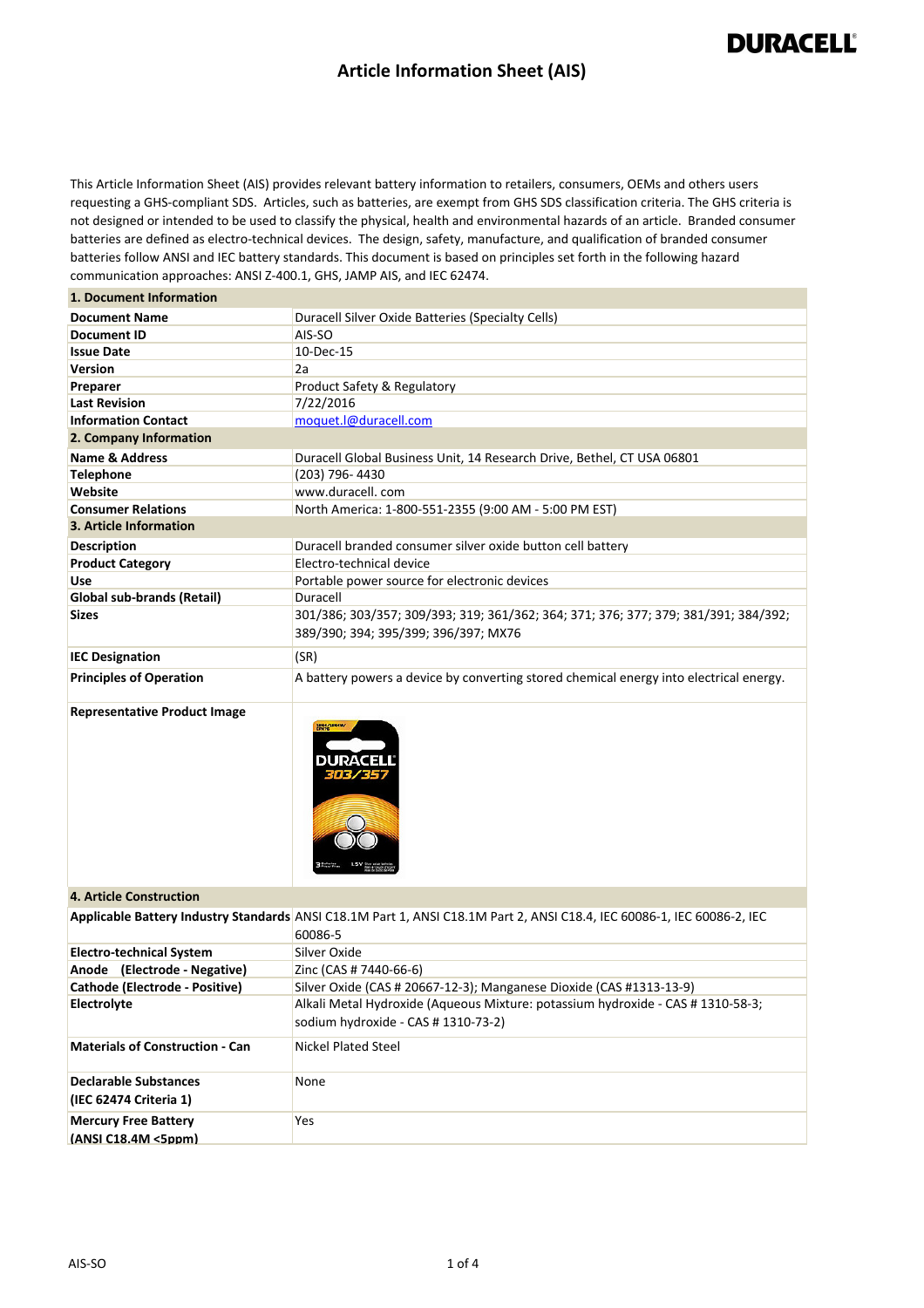# **DURACELL®**

## **Article Information Sheet (AIS)**

| <b>Small Cell or Battery</b><br>(ANSI C18.1M Part 2; IEC 60086-5)               | All sizes of button cell batteries fit inside a specially designed test cylinder 2.25 inches<br>(57.1mm) long by 1.25 inches (31.70 mm) wide.                                                                                                                                                                                                                                                                                                                                                                                                                            |  |  |  |
|---------------------------------------------------------------------------------|--------------------------------------------------------------------------------------------------------------------------------------------------------------------------------------------------------------------------------------------------------------------------------------------------------------------------------------------------------------------------------------------------------------------------------------------------------------------------------------------------------------------------------------------------------------------------|--|--|--|
| 5. Health & Safety                                                              |                                                                                                                                                                                                                                                                                                                                                                                                                                                                                                                                                                          |  |  |  |
| <b>Ingestion/Small Parts Warning</b>                                            | Required for sizes of button cell batteries: Keep away from children. If swallowed,<br>consult a physician immediately.                                                                                                                                                                                                                                                                                                                                                                                                                                                  |  |  |  |
| <b>Normal Conditions of Use</b>                                                 | Exposure to contents inside the sealed battery will not occur unless the battery leaks, is<br>exposed to high temperatures, or is mechanically abused.                                                                                                                                                                                                                                                                                                                                                                                                                   |  |  |  |
| <b>Note to Physician</b>                                                        | A damaged battery will release concentrated and caustic potassium hydroxide.                                                                                                                                                                                                                                                                                                                                                                                                                                                                                             |  |  |  |
| First Aid - If swallowed                                                        | Do not induce vomiting. Seek medical attention immediately. USA CALLS ONLY - CALL 24-<br>HOUR NATIONAL BATTERY INGESTION HOTLINE: (202) 625-3333 - COLLECT.                                                                                                                                                                                                                                                                                                                                                                                                              |  |  |  |
| First Aid - Eye Contact                                                         | Flush with water for at least 15 minutes. Seek medical care if irritation persists.                                                                                                                                                                                                                                                                                                                                                                                                                                                                                      |  |  |  |
| <b>First Aid - Skin Contact</b>                                                 | Remove contaminated clothing. Wash skin with soap and water. Seek medical care if<br>irritation persists.                                                                                                                                                                                                                                                                                                                                                                                                                                                                |  |  |  |
| <b>First Aid - Inhalation</b>                                                   | Remove to fresh air.                                                                                                                                                                                                                                                                                                                                                                                                                                                                                                                                                     |  |  |  |
| <b>Precautionary Statements</b>                                                 | <b>CAUTION:</b> Keep batteries away from children. If swallowed, consult a physician at once.<br>Batteries can explode or leak if heated, disassembled, shorted, recharged, exposed to fire<br>or high temparure or inserted incorrectly. Do not carry batteries loose in your pocket or<br>purse.                                                                                                                                                                                                                                                                       |  |  |  |
| 6. Fire Hazard & Firefighting                                                   |                                                                                                                                                                                                                                                                                                                                                                                                                                                                                                                                                                          |  |  |  |
| <b>Fire Hazard</b>                                                              | Batteries may rupture or leak if involved in a fire.                                                                                                                                                                                                                                                                                                                                                                                                                                                                                                                     |  |  |  |
| <b>Extinguishing Media</b>                                                      | Use any extinguishing media appropriate for the surrounding area.                                                                                                                                                                                                                                                                                                                                                                                                                                                                                                        |  |  |  |
| <b>Fires Involving Large Quantities of</b><br><b>Batteries</b>                  | Large quantities of batteries involved in a fire will rupture and release caustic potassium<br>hydroxide. Firefighters should wear self-contained breathing apparatus and protective<br>clothing.                                                                                                                                                                                                                                                                                                                                                                        |  |  |  |
| 7. Handling & Storage                                                           |                                                                                                                                                                                                                                                                                                                                                                                                                                                                                                                                                                          |  |  |  |
| <b>Handling Precautions</b>                                                     | Avoid mechanical and electrical abuse. Do not short circuit or install incorrectly. Batteries<br>may rupture or vent if disassembled, crushed, recharged or exposed to high<br>temperatures. Install batteries in accordance with equipment instructions.                                                                                                                                                                                                                                                                                                                |  |  |  |
| <b>Storage Precautions</b>                                                      | Store batteries in a dry place at normal room temperature. Refrigeration does not make<br>them last longer.                                                                                                                                                                                                                                                                                                                                                                                                                                                              |  |  |  |
| <b>Spills of Large Quantities of Loose</b><br><b>Batteries (unpackaged)</b>     | Notify spill personnel of large spills. Irritating and flammable vapors may be released from<br>leaking or ruptured batteries. Spread batteries apart to stop shorting. Eliminate all<br>ignition sources. Evacuate area and allow vapors to dissipate. Clean-up personnel should<br>wear appropriate PPE to avoid eye and skin contact and inhalation of vapors or fumes.<br>Increase ventilation. Carefully collect batteries and place in appropriate container for<br>disposal. Remove any spilled liquid with absorbent material and contain for disposal.          |  |  |  |
| 8. Disposal Considerations (GHS Section 13)                                     |                                                                                                                                                                                                                                                                                                                                                                                                                                                                                                                                                                          |  |  |  |
| <b>Collection &amp; Proper Disposal</b>                                         | Dispose of used (or excess) batteries in compliance with federal, state/provincial and<br>local regulations. Do not accumulate large quantities of used batteries for disposal as<br>accumulations could cause batteries to short-circuit. Do not incinerate. In countries,<br>such as Canada and the EU, where there are regulations for the collection and recycling of<br>batteries, consumers should dispose of their used batteries into the collection network at<br>municipal depots and retailers. They should not dispose of batteries with household<br>trash. |  |  |  |
| USA EPA RCRA (40 CFR 261)                                                       | Classified as non-hazardous waste (not ignitable, corrosive, reactive or toxic). Federal<br>Universal Waste Regulations (40 CFR 273) do not apply. State requirements may be more<br>stringent than Federal.                                                                                                                                                                                                                                                                                                                                                             |  |  |  |
| California Universal Waste Rule (Cal.<br>Code Regs. Title 22, Div. 4.5, Ch. 23) | California prohibits disposal of batteries as trash (including household trash).                                                                                                                                                                                                                                                                                                                                                                                                                                                                                         |  |  |  |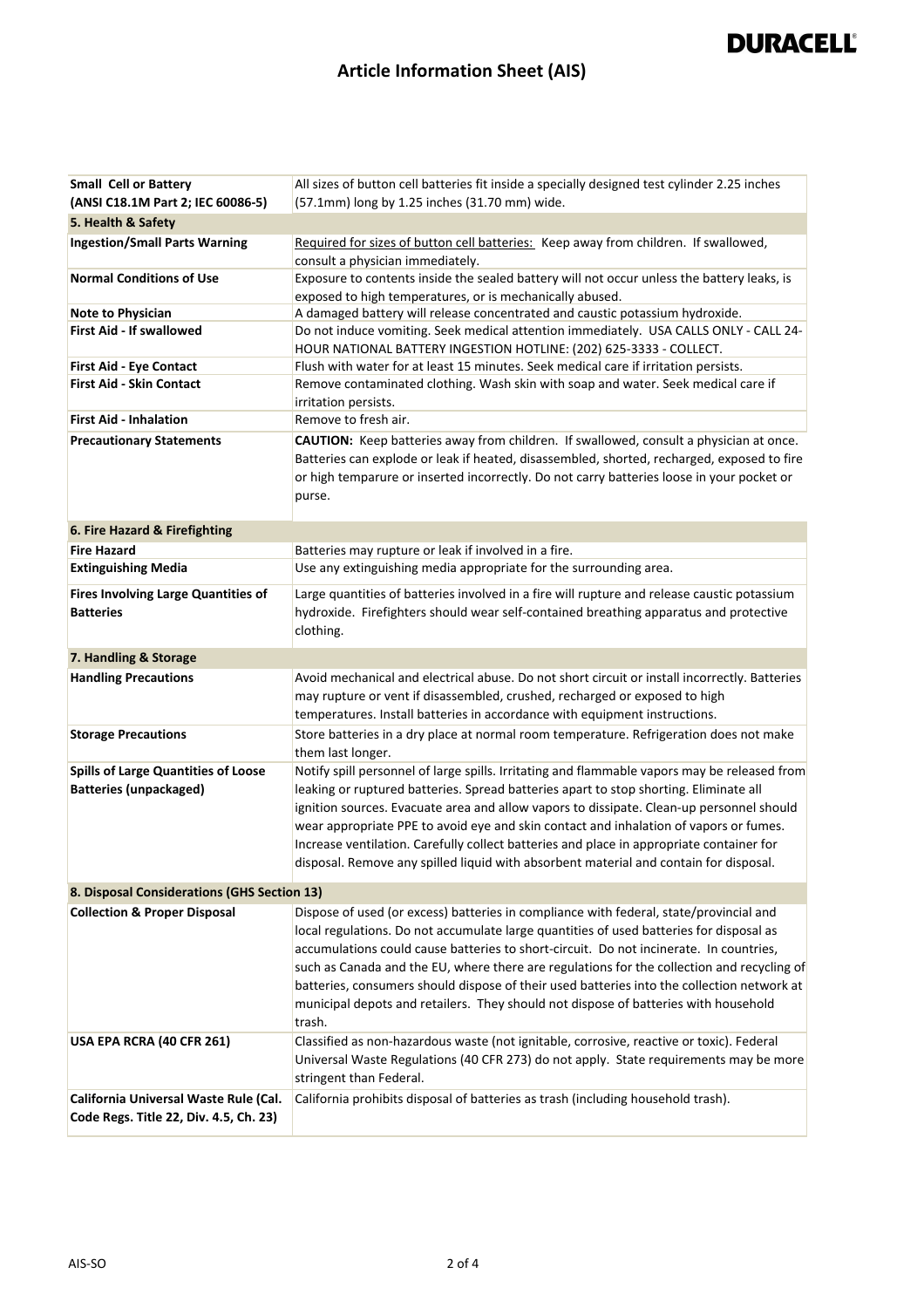# **DURACELL®**

## **Article Information Sheet (AIS)**

| 9. Transport Information (GHS Section 14)                             |                                                                                                                                                                                                                                                                                                                                                                                                                               |  |  |  |  |
|-----------------------------------------------------------------------|-------------------------------------------------------------------------------------------------------------------------------------------------------------------------------------------------------------------------------------------------------------------------------------------------------------------------------------------------------------------------------------------------------------------------------|--|--|--|--|
| <b>Regulatory Status</b>                                              | Not regulated. Silver oxide batteries (sometimes referred to as "Dry Cell" or "household"<br>batteries) are not listed or regulated as dangerous goods under IATA Dangerous Goods<br>Regulations, ICAO Technical Instructions, IMDG Code, UN Model Regulations, U.S.<br>Hazardous Materials Regulations (49 CFR), and UNECE ADR.                                                                                              |  |  |  |  |
| <b>UN Identification Number/</b><br><b>Shipping Name</b>              | None - Not Required                                                                                                                                                                                                                                                                                                                                                                                                           |  |  |  |  |
| <b>Special Provision (SP) Conformance</b>                             | Special regulatory provisions require batteries to be packaged in a manner that prevents<br>the generation of a dangerous quantity of heat and short circuits. Shippers can prepare<br>batteries by taping the terminals, individually packaging batteries, or otherwise<br>segregating the batteries to prevent risk of creating a short circuit. Batteries shipped in<br>original unopened Duracell packaging is compliant. |  |  |  |  |
| <b>US DOT SP</b>                                                      | 49 CFR 172.102 Special Provision 130                                                                                                                                                                                                                                                                                                                                                                                          |  |  |  |  |
| Air Transport (IATA/ICAO) SP                                          | Special Provision A123 (IATA 57th Edition - 2016). NOTE: The words "NOT RESTRICTED"<br>and "SPECIAL PROVISION A123" must be included on the description of the substance on<br>the Air Waybill, when air way-bill is issued.                                                                                                                                                                                                  |  |  |  |  |
| <b>Passenger Air Travel</b>                                           | No restrictions                                                                                                                                                                                                                                                                                                                                                                                                               |  |  |  |  |
| <b>Emergency Transportation Hotline</b>                               | <b>CHEMTREC 24-Hour Emergency Response Hotline</b><br>Within the United States call +703-527-3887<br>Outside the United States, call +1 703-527-3887 (Collect)                                                                                                                                                                                                                                                                |  |  |  |  |
|                                                                       |                                                                                                                                                                                                                                                                                                                                                                                                                               |  |  |  |  |
| 10. Regulatory Information (GHS Section 15)                           |                                                                                                                                                                                                                                                                                                                                                                                                                               |  |  |  |  |
| 10a. Battery Requirements                                             |                                                                                                                                                                                                                                                                                                                                                                                                                               |  |  |  |  |
| <b>USA EPA Mercury Containing &amp;</b>                               | During the manufacturing process, no mercury is added.                                                                                                                                                                                                                                                                                                                                                                        |  |  |  |  |
| <b>Rechargeable Battery Management</b><br><b>Act of 1996</b>          |                                                                                                                                                                                                                                                                                                                                                                                                                               |  |  |  |  |
| EU Battery Directive 2006/66/EC<br>& amendment 2013/56/EU             | Compliant with marking and substance restrictions for mercury (<0.0005%); cadmium<br>(<0.0020%)I and lead (<0.0040%). Global labels are marked with the special collection<br>symbol and the EU qualifier in accordance with EU Battery Directive 2006/66/EC, Article<br>11. Paragraph 1 on batteries and accumulators and waste batteries and accumulators                                                                   |  |  |  |  |
| 10b. General Requirements                                             |                                                                                                                                                                                                                                                                                                                                                                                                                               |  |  |  |  |
| USA CPSIA 2008 (PL. 11900314)                                         | Exempt                                                                                                                                                                                                                                                                                                                                                                                                                        |  |  |  |  |
| <b>USA CPSC FHSA (16 CFR 1500)</b>                                    | Consumer batteries are not listed as a hazardous product.                                                                                                                                                                                                                                                                                                                                                                     |  |  |  |  |
| USA EPA TSCA Section 13 (40 CFR<br>707.20)                            | For customs clearance purpose, batteries are defined as an "Article".                                                                                                                                                                                                                                                                                                                                                         |  |  |  |  |
| USA EPA RCRA (40 CFR 261)                                             | Classified as non-hazardous waste (not ignitable, corrosive, reactive or toxic). Federal<br>Universal Waste Regulations (40 CFR 273) do not apply. State requirements may be more<br>stringent than Federal.                                                                                                                                                                                                                  |  |  |  |  |
| <b>California Prop 65</b>                                             | No warning required per 3rd party assessment.                                                                                                                                                                                                                                                                                                                                                                                 |  |  |  |  |
| <b>CANADA Products Containing</b><br>Mercury Regulations SOR/20140254 | Mercury free                                                                                                                                                                                                                                                                                                                                                                                                                  |  |  |  |  |
| EU REACH SVHC's (169                                                  | No listed substances are present (>0.01% w/w)                                                                                                                                                                                                                                                                                                                                                                                 |  |  |  |  |
| Substances/Candidate List June 2016)                                  |                                                                                                                                                                                                                                                                                                                                                                                                                               |  |  |  |  |
| <b>EU REACH Article 31</b>                                            | SDS is not required consumer alkaline batteries.                                                                                                                                                                                                                                                                                                                                                                              |  |  |  |  |
| 10c. Regulatory Definitions - Articles                                |                                                                                                                                                                                                                                                                                                                                                                                                                               |  |  |  |  |
| <b>USA OSHA</b>                                                       | 29 CFR 1910.1200(b)(6)(v)                                                                                                                                                                                                                                                                                                                                                                                                     |  |  |  |  |
| <b>USA TSCA</b>                                                       | 40 CFR 704.3; 710.2(3)(c); and [19 CFR 12.1209a)]                                                                                                                                                                                                                                                                                                                                                                             |  |  |  |  |
| <b>EU REACH</b>                                                       | Title 1 - Chapter 2 - Article 3(3)                                                                                                                                                                                                                                                                                                                                                                                            |  |  |  |  |
| GHS                                                                   | Section 1.3.2.1                                                                                                                                                                                                                                                                                                                                                                                                               |  |  |  |  |